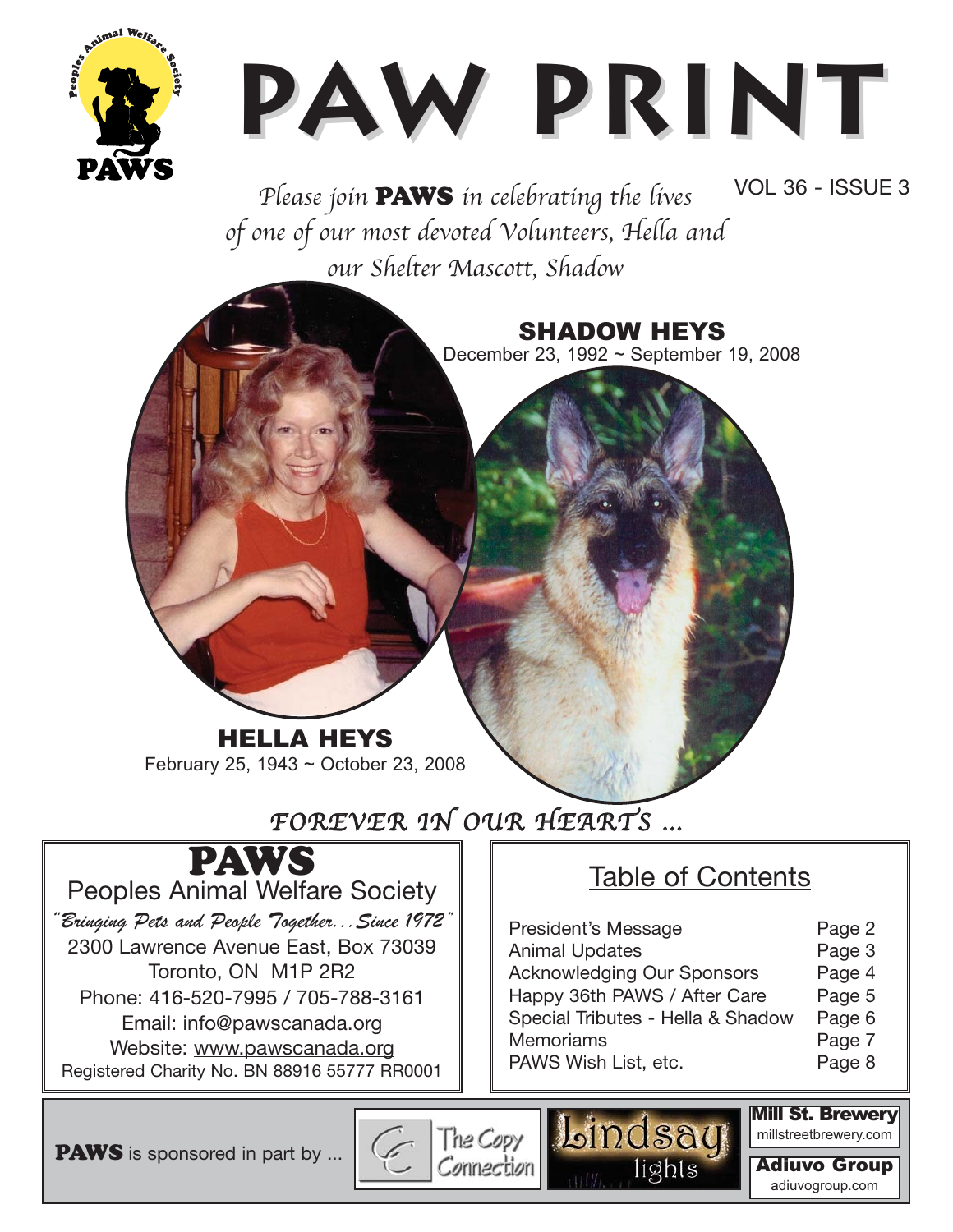# Message from the President...

hank you for taking the time to read and enjoy this issue of PAW Print. **T**

Our Volunteers and I would like to invite you to join us in remembering, celebrating and giving thanks. It's not always easy to remain positive at this time of the year as many of us are missing those we've loved and lost … but it's important for us to treasure all of the wonderful memories we have that can never be taken away.

2008 was a devastating year for me, for my Family, for PAWS Volunteers and the animals as we've lost so many. It is with deep sadness that I advise of the passing of my Mother and Best Friend, Hella Heys. Mom was one of the most devoted Volunteers that PAWS has ever known. Animal rescue, for me, will never be the same and I have no idea how I will go on without her. I remember that terrible day when Mom was diagnosed with Lung Cancer (Fall 2005). I accompanied my Parents to the surgeon's office in Scarborough where we were given the terrible news. No one knew what to say … the silence was deafening as we left the medical building when Mom turned to Dad and I and said "no matter what happens – promise me you will look after the animals".

Mom's first concern, always, was for others well-above her own needs – she was **irreplaceable**.

I plan to keep that promise and I've done my utmost to stay strong in recent weeks. It has absolutely NOT been easy. Mom and I spoke numerous times each day whether in person or on the telephone – we shared the good and the bad and, if I'm honest, I still can't believe she's not there for me to call with updates or just to tell her I love her. Thankfully, Mom and I shared a relationship that was like no other. She and I were inseparable.

If someone had told me in advance of August 2008 what was to come – I never would have believed it. Nippy our resident hedgehog passed away in early August, Shadow developed 'Vestibular' shortly thereafter, Brownie (a sweet little 'fraidie') passed away suddenly in September, Blinky (one of our feline leukemia positive cats who had made so much progress) shortly after Brownie, Lucy (an absolute favorite) the night before we lost Mom in October, Sylvester, my teddy bear, in November, Mighty (a long-standing resident and adorable 'fraidie') on December 1st, Emma (my little Easter Bunny) on December 3rd.. and yes, Shadow, my most loyal companion and our Shelter Mascott passed away here at her home with all of her friends by her side.

The moon was shining bright that night and there were a million stars. I was the luckiest person on this earth to have shared almost 16 years with her and it goes without saying that she took a part of my heart and soul with her (they all did).



My life and our shelter will never be the

same without Mom, Shadow, Nippy and the fabulous felines we lost this year but their memories live on and our good work continues.

In honor of all of the years that Mom and Shadow devoted to PAWS … I would like to ask all of you, our friends, to consider a donation to our GUARDIAN ANGEL FUND. Thank you.

On a much lighter note …

I am thrilled to report that we raised over \$10,000 at our 36th Anniversary Celebration this past September. Our Volunteers worked tirelessly and our sponsors gave generously. THANKS TO EVERYONE who made this night a huge success. Be sure to refer to pages 4 and 5 for a list of our sponsors and for pictures that we're sure you will enjoy.

A special thanks to Marilyn Goodman who was determined to see this event through and who did an excellent job – CHEERS MISS M!!

We trust that you and yours had an enjoyable Holiday Season. On behalf of our devoted Volunteers and the animals, we wish you the very best for 2009.

PAWS  $\sim$  changing the world – one rescue at a time.

Kimberly Heys PAWS President

P.S. Feel free to network on our behalf by telling friends about PAWS, sharing our newsletter and, in turn, helping us to spread our message of kindness and compassion. It's also a great time of the year to make a donation in honor or in memory of a loved one. Feel free to do so either via snail mail or via www.pawscanada.org

"THE GREATNESS OF A NATION AND ITS MORAL PROGRESS CAN BE JUDGED BY THE WAY ITS ANIMALS ARE TREATED" ~ MAHATMA GANDHI

#### Hella and Shadow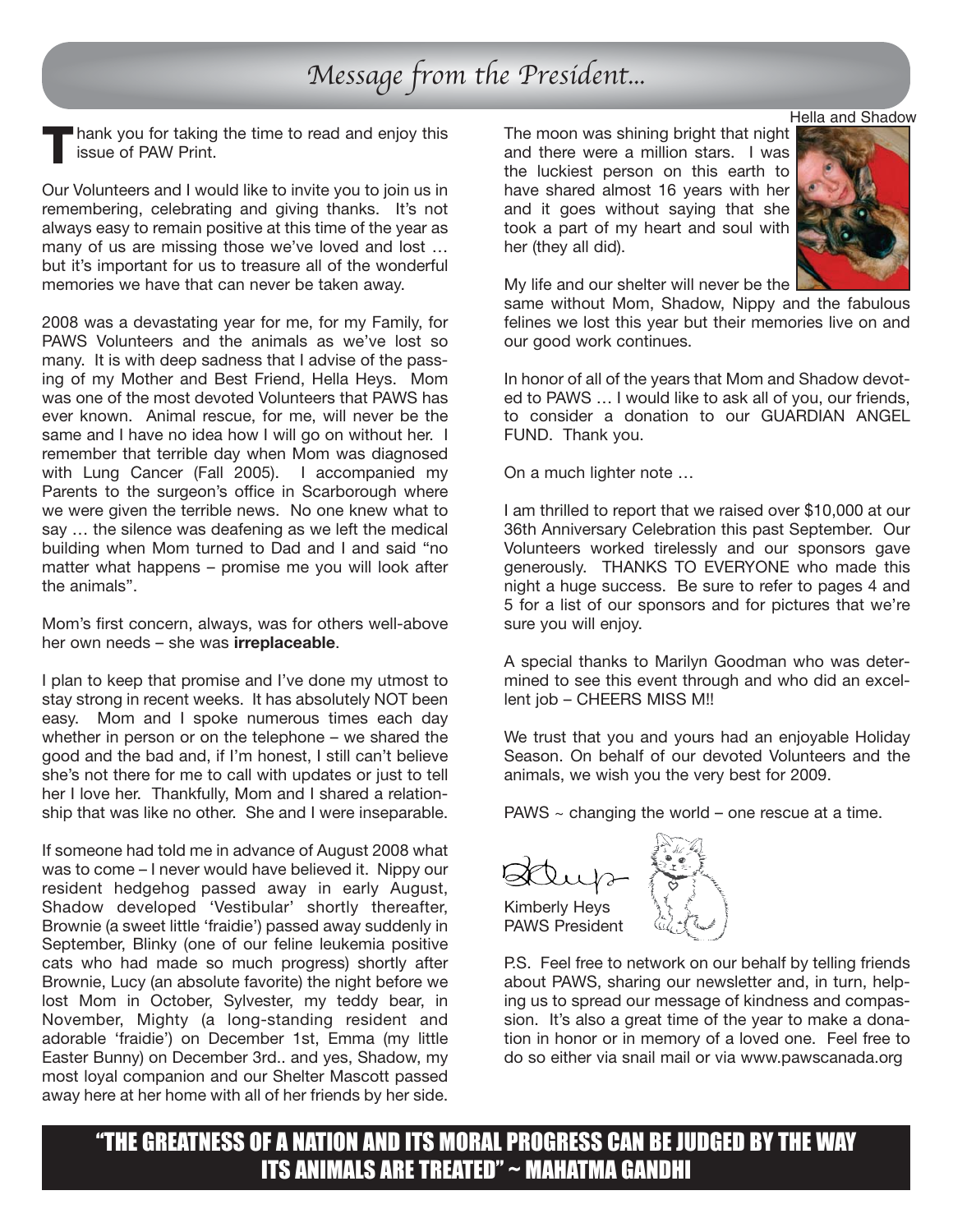Dear PAWS Supporters Here are some of the animals that YOU have recently saved!



**I NEED A FOREVER HOME!** *(Some of our recent rescues)*

## **NOTE:**

If we included all of our recent rescues, the entire issue of PAW Print would be bursting at the seams. Please refer to www.pawscanada.org to view pictures and descriptions of the special pets we have available for adoption to loving, responsible homes (you may also view our Happy Tails section for success stories) and we suggest that you check in from time to time as this information changes regularly.

#### **ORANGE KITTENS - Bailey** ~ **Nutmeg** ~ **Ginger** ~ **Cinnamon**

It was a lovely November morning when Steve (a new PAWS Volunteer) was making his rounds. It came time to check on the kittens (better known as

the GREMLINS – did I say that out loud? Hmmmmmm) who currently occupy the main bathroom at the PAWS shelter in Huntsville (yes, we humans have the privilege of using the smaller of the bathrooms, thank you very much). What can we say? The sign on the door here reads 'This house is maintained entirely for the comfort



and convenience of our cats" – we're NOT kidding!! OK – back to Steve



and the babies … upon opening the door … THIS is what he found! (yes, that IS toilet paper from one end to the other)

On a more serious note, these special little beings were rescued by a dear friend to PAWS, Ingrid of Sundridge, ON. Ingrid is a new and very devoted

Volunteer. She found these quadruplets under a shed on a very cold night and took them in right away. Her foster Mom did a wonderful job of socializing them (just wait until you hear and feel them purr and cuddle), they are in excellent health and can't wait to be adopted by an extra special family. Don't tell them we told you but they have suggested that they would like to be adopted in pairs as they are all so close to one another.

## **SAMMY AND BLACKIE**

Sammy and Blackie have been with PAWS for quite some time. Sammy is ultra friendly but his pal Blackie really has no use for human beings. They

are as close as two kitties could possibly be and are hoping that some selfless person (or people) will consider providing them with a loving, forever home.



We can't say enough about these boys … call PAWS TODAY for more info. (and a special thanks to Nadine and Michael who continue to sponsor Sammy).



NOTE – has anyone noticed the paper towel in the picture above? Is it something in the water or are our kitties at PAWS trying to tell us something? Truth is, they are a fun bunch who enjoy a 'frisk

hour' once our Volunteers finally turn in for the night. There's never a dull moment at the PAWS shelter and in our foster homes.

**OK FOLKS** – can anyone find it in their heart to donate some much needed toilet paper and paper towels? We wish we were kidding …. (actually, the cats are generally well-behaved … the problem is, they are smarter than the humans who care for them – he he).

## **I FOUND A FOREVER HOME!**



#### *(Some of our recent adoptions)*

Brandi is a precious little girl who found her way to PAWS many moons ago (along with her 2 babies – Duskie and Dawnie who remain in our shelter today). There were originally four kittens but, sadly, kitten

number three disappeared … and kitten number four was killed by a car (a neighbor to one of our foster homes insisted that he was caring for these cats – apparently his idea of 'caring' for these cats and the idea of PAWS Volunteers to do the same – differed).



As many of you already know, PAWS is the only organization in North America who viral tests each and every

cat we rescue to rule out or verify feline aids and/or feline leukemia (we have done since 2000). Brandi tested negative – initially. A short time later, Brandi became very ill (it was the Holidays and often veterinary offices are operating with skeleton staff). Thankfully, Dr. Emily was working that Holiday Season and she saved Brandi's life. Thank you Dr. Emily!! That said, it was now determined that Brandi had feline leukemia so she was segregated with the other kitties who were also positive for this illness. The worst part about this is that these cats are in terrific health. There's nothing special to be done – no medications to give etc. BUT when PAWS Volunteers inform potential adoptees of their 'conditions' – people shy away immediately.

PAWS has had as many as 7 cats with feline leukemia in our care at one time – we are now down to 2. Yes, in most situations, they do develop the actual illness and in spite of the efforts made – we lose our little friends.

Once in a while someone special comes along – this time that someone was DAVID from Barrie. David is a wonderful man with the right attitude and when our President, Kim told him about Brandi – he couldn't wait to meet her and provide her with the lap and unlimited attention she so deserved. By the way, Brandi also has a wonderful new pal named "TC" (a beautiful senior dog whom she already adores).

#### **URGENT NOTE:**

Freddy and Bianco remain with their foster Dad, John Heys but it's very possible that with the loss of his beloved wife, Hella – John may be relocating from the home where he currently lives. PLEASE HELP US TO FIND A HOME FOR THESE BOYS TOGETHER. PAWS will go as far as to commit, in writing, to supporting these cats for the balance of their days. If anyone out there would like to adopt or to sponsor Freddy or Bianco – we thank you in advance as we simply can not continue to provide for them without YOU.

Watch for the next issue when we report of the adoptions of Gucci, Bob and Cheeky!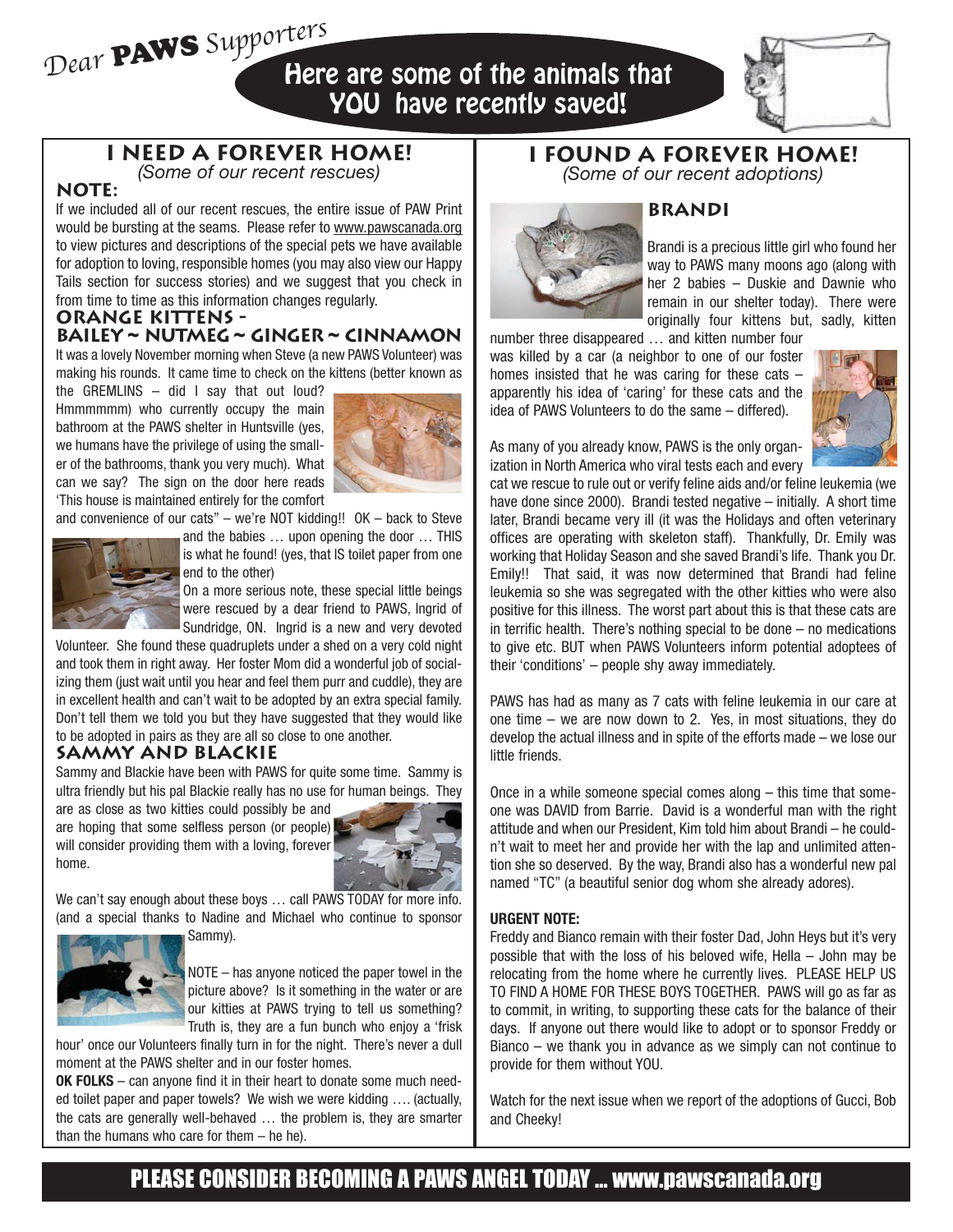appy 36th Anniversary PAWS!

On September 12, 2008, we got together to celebrate the 36th Anniversary of this one-of-a-kind organization. PAWS would like to gratefully acknowledge the efforts and support of the following contributors who have helped to ensure the success not only of this event but of what we do each and everyday. The animals and our Volunteers THANK YOU!

1-800-save-a-pet.com 98.1 CHFI, Toronto Adiuvo Group, Toronto Al Carmichael, Toronto Aspen Valley Wildlife Sanctuary, Rosseau Avenue Vitality Clinic, Toronto Best Buy, Toronto Blondie's Astrology, Markham Bridlewood Animal Clinic, Toronto Bruno's Fine Foods, Toronto CAA - Canadian Automobile Association, Toronto Canadian Pets and Animals Canadian Tire, Huntsville Carol Priest Entertainment, Toronto The Cats Den, Toronto Centennial Animal Hospital, Bracebridge Chef For All Seasons, Toronto Comondi, Toronto The Copy Connection, Toronto Costco, Toronto DJC Music, Toronto Dominion, Toronto Dyson Canada, Toronto Edible Arrangements, Markham Fabian's Cafe, Toronto Fortessa of Canada, Markham Fortinos Supermarket Limited, Toronto Frank Drinkwater, Bracebridge Georgian Bay Airways, Parry Sound Hawkrigg Inc., Parry Sound Home Depot, Toronto Issmi Japanese Restaurant, Toronto IWD - International Web Development Corporation, Toronto Kian Design Inc., Toronto L.C.B.O., Toronto Lindsay Lights, Richmond Hill Linens N' Things, Toronto Lest for Less Real Estate, Toronto Loblaw Great Food, 3501 Yonge Street, Toronto



Thanks to Dyson Canada for kindly donating a brand new vacuum cleaner for use at our shelter...our DYSON has proven to be reliable and is the only vacuum that has survived all that our shelter has thrown it's way

Loblaws, Empress Walk, Toronto Longos, 808 York Mills Road, Toronto LoveMyLimo Limousine Service, Toronto The Love Tree, Huntsville Marmie's Little Gifts, Thornbury McGilvray Veterinary Hospital, Toronto Mela Indian Cuisine, Toronto Mill Street Brewery, Toronto Millie's Bistro & Gourmet Market, Toronto Montmartre Bakery, Toronto Muskoka Country Furniture & Gifts, Huntsville Ontario Wine Review, Toronto P.J.'s Pets, 3291 Yonge Street, Toronto Paul Davies, Bolton Peller Estates Winery, Niagara Petfinder.com Pet Valu, 1 Fairlawn Avenue, Toronto Pizza Nova, Scarborough Purina, Mississauga Pusateri's Fine Foods, Toronto Remezzo Italian Bistro, Toronto Robinsons Independent Grocer, Huntsville Rogers Wireless, Toronto Rossini Restaurant, Toronto Satay On The Road, Toronto Scarborough Mirror, Scarborough The Second Cup, Toronto Secord Animal Hospital, Toronto Signs By Andrea, Port Carling Silver Bells & Cockleshells, Toronto Softchoice, Toronto Staples Business Depot, Markham Starbuck Coffee Co., 1740 Avenue Road, Toronto Starbucks Coffee Co., 1887 Avenue Road, Toronto The Sweet Gallery, Toronto Toronto Hydroplane and Sailing Club, Toronto Value Village, Barrie West Hill Animal Clinic, Toronto Ye Olde Wood Shoppe, Novar

| PICTURES IN MOTION                                                                   |                                                                    | <b>Celebrating Your Memories</b>                 |                                             |
|--------------------------------------------------------------------------------------|--------------------------------------------------------------------|--------------------------------------------------|---------------------------------------------|
| 1673 Richmond St., Suite 202<br>London, Ontario N6G 2N3<br>dirk@picturesinmotion.com | 519 697 9440 office<br>519 268 2204 fax<br>1866 767 8770 toll-free | <b>birthdays</b><br>anniversaries<br>graduations | weddings<br><b>retirements</b><br>memorials |
| www.picturesinmotion.com                                                             |                                                                    |                                                  |                                             |
| <b>Dirk Jaekel</b>                                                                   | <b>President</b>                                                   | PICTURES IN MOTION                               |                                             |

Our President, Kimberly Heys, would like to personally thank Dirk and his skilled team of professionals for donating a DVD tribute in honour of Hella Heys. We encourage everyone to consider the services of Pictures In Motion as they did a wonderful job. This is a unique way to celebrate your memories.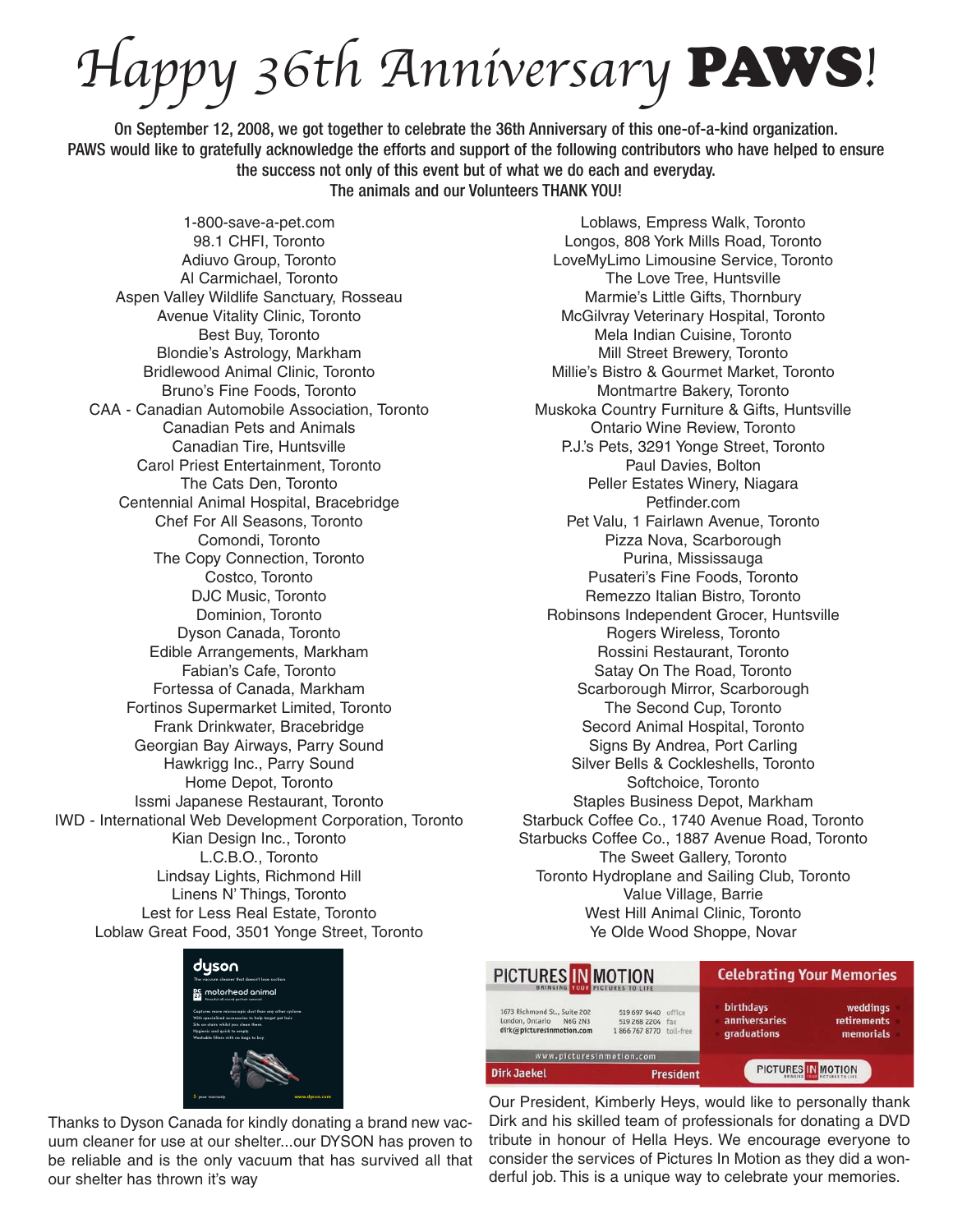They say a picture is worth a thousand words and the following pictures show that everyone had a terrific time while raising much-needed funds for homeless animals.



Animal rescuers taking a much-needed break

Cheryl and Donnie -- Our



Kim receiving a donation from Scott of Adiuvo Group





Frank -- Our Favourite Bartender



A special thank you must also go out to Martin Lindsay and his family who are hosting the 'Lindsay Lights' this Holiday Season … please check out www.lindsaylights.com. The Holidays would not be complete without a visit to this spectacular display of lights – synchronized to music. Be sure to leave a donation if you do visit as The Lindsay's very generously donate the proceeds to local charities. PAWS would like to take this opportunity to thank Martin and his Family for their support over the last 4 years which has enabled PAWS to save precious lives …



ne of the realities of life is that through an untimely tragedy or by natural aging, a beloved pet may well survive us. Pets are members of our family and we need to think about their care and protection when we can no longer provide it. Don't overlook your pet(s) when making your estate plans. If there is someone whom you think may agree to take your pet(s), talk it over with them NOW. If they have reservations, now is the time to find out. **O**

Should you wish to have your pet(s) taken in by a responsible, no-kill shelter such as PAWS, you can indicate whether you wish for them to live out the rest of their natural lives at the shelter, or have the shelter find them a new, carefully selected, loving home. Here is a sample provision you can insert in your will to protect your pet(s).

"If at the time of my death I own a pet or pets, I direct my Executor to deliver them as soon as possible to PAWS (Peoples Animal Welfare Society), (a) to be cared for there until a suitable permanent home is arranged OR (b) to be cared for at their shelter for the rest of their natural lives. I further direct that a bequest of \$ be paid to PAWS (Peoples Animal Welfare Society) in consideration of their good work."

You should discuss such provisions with your lawyer, amend them as need be and then update your will without delay. If you do not have a lawyer, please consider contacting either of the two lawyers we recommend below. Both are animal lovers who are professional and experienced.

> GLORIA LONCARIC HONS. B. SC., LL.B. Barrister, Solicitor & Notary Public 3045 Southcreek Road, Unit #1 Mississauga, ON L4X 2X6 Tel: 905-602-1900

ANDREW M. FORTIS B.A., J.D. Fortis Muyal, LL.B. Barristers & Solicitor Park Place Corporate Centre 409-15 Wertheim Court Richmond Hill, ON L4B 3H7 Tel: 905-731-1911 ext. 205

**Donations are now accepted online at www.pawscanada.org or by mail (see the coupon on page 8)**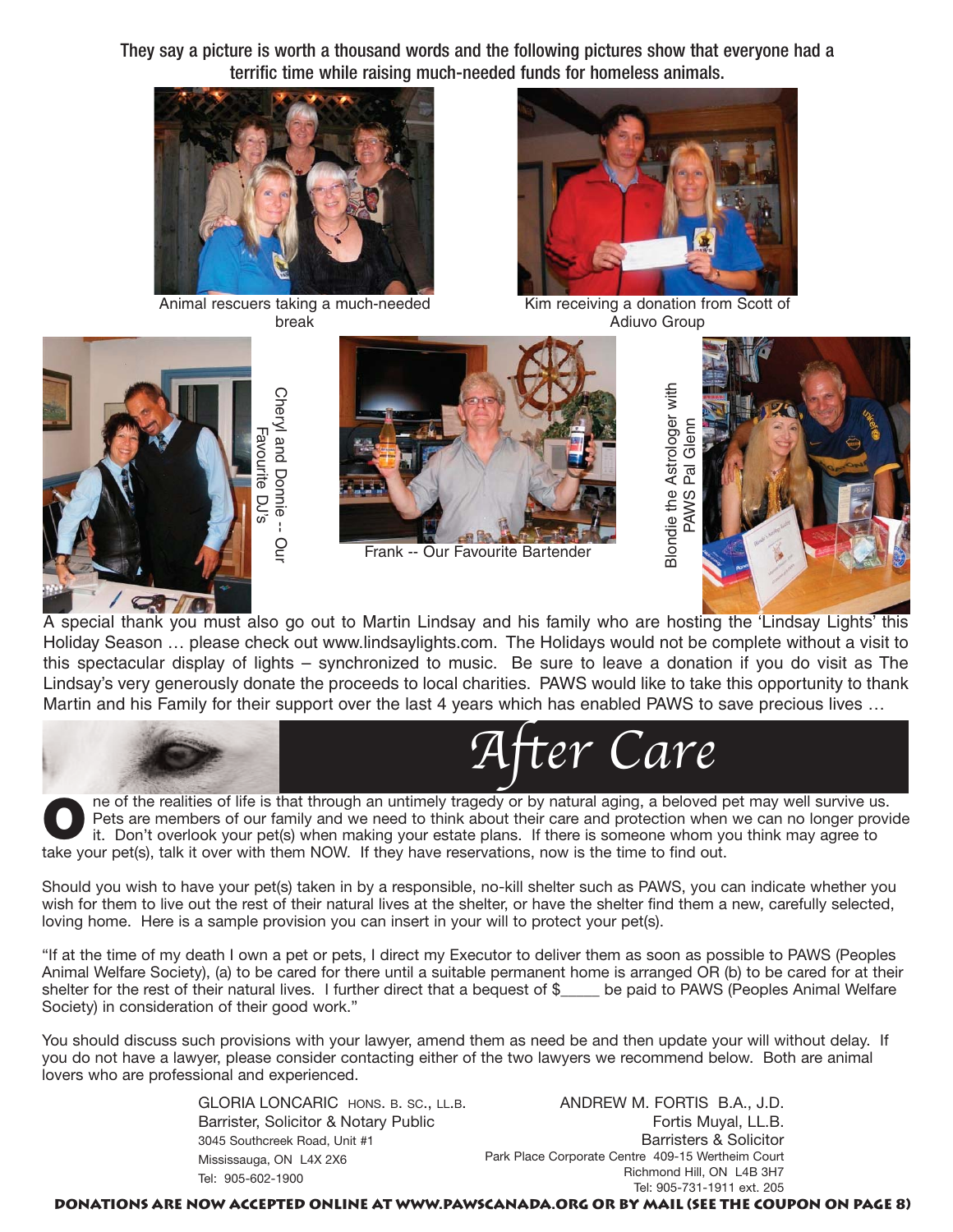## **SPECIAL TRIBUTE – REMEMBERING MOM AND SHADOW … FOREVER IN OUR HEARTS**

# What Is A Mother?



She's a person who keeps on encouraging us to be all that we possibly can, She's the confidante, teacher, and wonderful friend who supports all we hope for and plan, She can sense how we're feeling without being told, and when there's a problem or two, She gently reminds us she's there for us always to lovingly help see us through. There are so many people who pass through our lives leaving something to fondly recall, But only one mother to cherish forever  $\sim$  the most precious person of all.  $\sim$  Emily Matthews

Mom and her family were forced to flee their home in Yoguslavia when she was only 2 years old (during the war). When my

Mom was a child she was offered the opportunity to temporarily reside with a family in Switzerland who owned a farm and who assisted under-privileged children. Sadly, this opportunity turned into a nightmare as Mom lived in the care of an evil woman who took it upon herself one terrible day to skin Mom's favorite cat for it's fur. Mom was traumatized and vowed then to help animals and boy did she ever! Growing up I remember my Parents assisting many homeless and abandoned animals … before we knew it we were involved with PAWS and had more than 100 in our care.

My Mother was my Best Friend and most trusted confident. We never disagreed or argued and we enjoyed working together to help homeless animals more than words can say. Mom was always there to greet me in the wee hours of the morning when I would return home with another rescue, cold

and scared and still in the live trap … Mom would be genuinely excited to meet our new friend … falling in love with each and every one of them the moment she laid eyes on them. I have never seen anyone work as hard as Mom did to care for her Family, our pets and the animals we rescued – without ever a word of complaint.

I wish space would allow me to share more of my memories and stories but I will leave you with this one ...

I was cooking breakfast one morning in April 1999 when the phone rang. It was Mom. We had just rescued three pregnant



mother cats. We had only committed to taking two but the rescue person who arranged for their transport to the vet left us with three knowing that we would not turn our back on the third. As we

are always very careful to quarantine new additions to our shelter prior to admittance, we had no choice but to temporarily house these cats in Mom and Dad's garage in an extra large dog crate. When Mom checked on the grey Mum cat, known as 'Buffy' that morning, she found that the cat had delivered her kittens – but one of the kittens was not breathing. Without a moments hesitation, Mom scooped up this innocent grey kitten and began mouth to mouth resuscitation. By the time I arrived on the scene THE KITTEN HAD BEEN REVIVED. This was, without question, the proudest moment in Mom's history of animal rescue. She had performed a miracle! We eventually found homes for all of the kittens and their Mom.

# 'Kim's Shadow'

"In life the firmest friend, the first to welcome, foremost to defend"  $\sim$  Lord Byron

At approximately 12:40 a.m. (Thursday night going into Friday morning), September 19, 2008 I lost my most loyal companion. Shadow came into my life on Valentine's Day - February 14, 1993 and she became 'Kim's Shadow' immediately – named after her Mother – she followed me everywhere and cared only about being by my side. I could not have asked for a more incredible canine friend, who was so perfect in every way imaginable. She would have been 16 on December 23, 2008. Shadow passed away at her home in Muskoka with all of her kitty friends by her side. She will be forever missed and could NEVER be replaced.

Shadow's pals Ricky and Sylvester were almost always by her side in the last few weeks while she stayed strong and slowly recovered from 'Vestibular'. The Wednesday prior to her death, she was actually standing up in the PAWS van while we were moving – she was doing so well. I can't say that I know exactly what happened (it's quite possible that a tumor is what led to her demise) but I can assure all of you, so many who knew and loved her, that I did absolutely everything in my power to hold on. It was she who let go. My Mom convinced me that night that I had to 'do the right thing' for Shadow and



I had planned to on the Friday but Shadow took that decision out of my hands and I'm so thankful as I would never have been ready to say goodbye to my Best Girl.

I would like to thank everyone who helped me with Shadow in her senior years – there are too many names to list.

My life and our shelter will never be the same without Shadow. May she rest in peace.





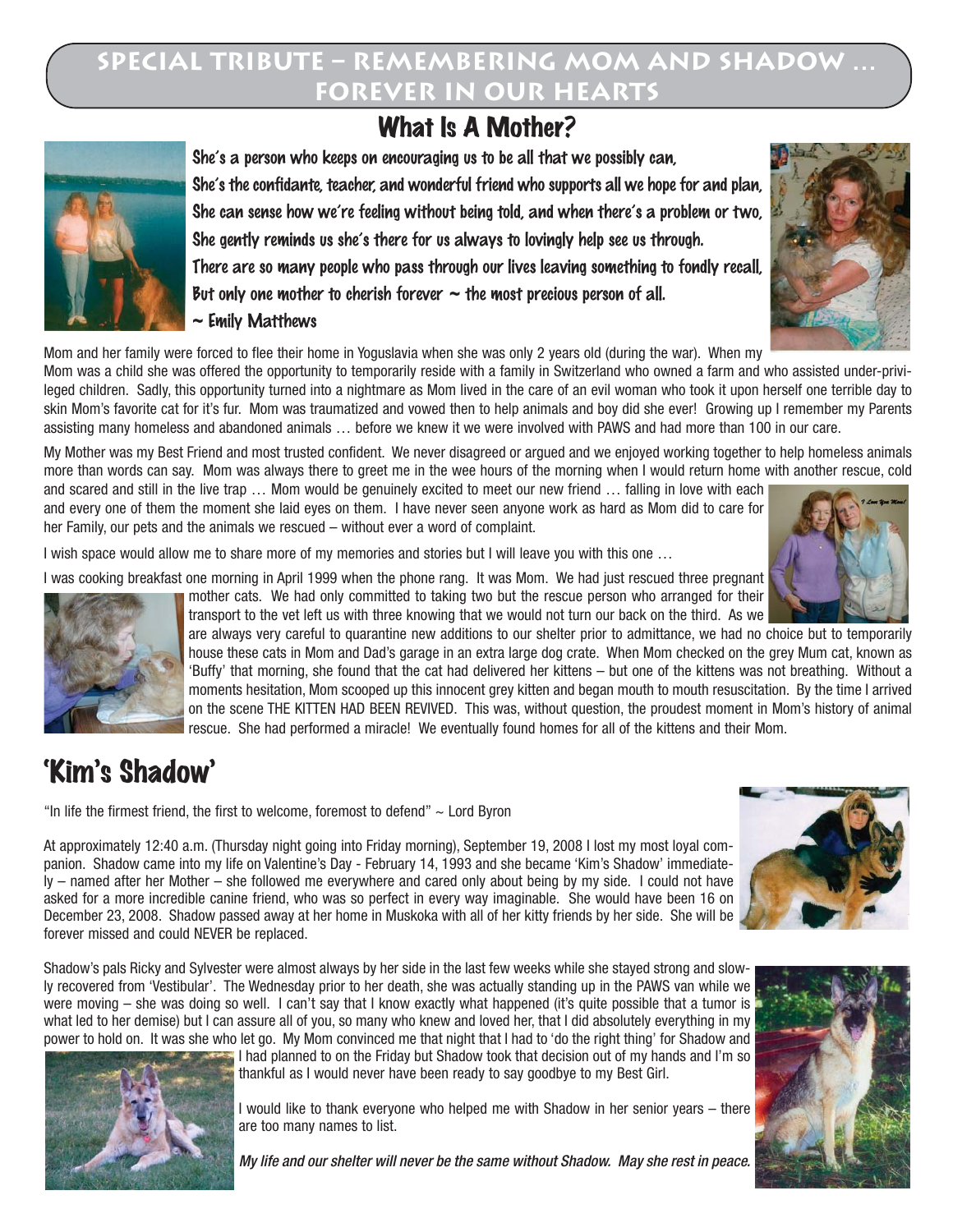

Sadly so many of our friends leave us before we're ready to let them go. We would like to take this opportunity to remember ...

**Joyce Smith and Sonja Currell** – two selfless ladies who devoted their

lives to rescuing animals – rest in peace my friends – your work is finally done

– Kimberly Heys

In loving memory of **Rebecca** – a true animal lover – The Yeager Family

With fond memories of **Kathleen Neal** – a devoted PAWS Member, terrific neighbor and lover of all animals – Kimberly Heys & Linda Langero

> **Wallace and Gracie** – both will be missed tremendously by their loving families – gone from their lives but never from their hearts - Kristi Wright

In Memory of **Tiger** - Michele Cartin

My condolences on the loss of your beloved **Shadow** - Sylvia Roecken

In memory of our dearest **Shadow** – forever in our hearts – Teresia and Stan Rowatt (and the children)

In loving memory of **Carlo and Pina** – Nini Darr

In loving memory of **Auntie Hella** - Gary Jones Jr.

### **Losses Endured At The PAWS Shelter:**

We miss all of you and you will always have a special place in our hearts. It never gets easier to say goodbye ...

**Shadow** – our Best Girl in the world **Mickey** - The Mouser – missed terribly by his sister, Minnie **Callie Ward** – a shy but precious little one who is sadly missed – special thanks to Marg who sponsored Callie throughout her time in our shelter **Nippy** – the shelter is not the same without you little man **Brownie** - your brothers and sisters miss you sweetie **Blinky** - our Brush You Boy **Lucy** – what a precious and misunderstood little girl you were – special thanks to Adeline and Willis who sponsored Lucy throughout her time in our shelter **Grey Stray** – wish we could have done more for you baby **Sylvester** – still can't believe it Silly – how can this be real? **Mighty** – missing you at breakfast time baby **Emma** – our little Easter Bunny

\*\*\* Thanks to all who so kindly sent notes and cards of sympathy in the losses of Mom and Shadow – there are too many to list but it meant the world to my Family and  $I -$  Kimberly Heys  $**$ 

Remembering also the wildlife that we were unable to save (several turtles, squirrels, etc.) and thanks to our special friends at Aspen Valley Wildlife Sanctuary for never giving up …

If we have mistakenly overlooked a Memoriam that you have requested, we sincerely apologize and ask that you please bring this to our attention immediately so that we may include your tribute in our next issue of PAW Print – thank you.

**PAWS would like to extend their condolences to these and others who may have lost loved ones since our last issue.**

**We invite you to remember or to honour your loved one in a future issue of PAW Print (refer to the coupon on the last page of this issue for further information)**